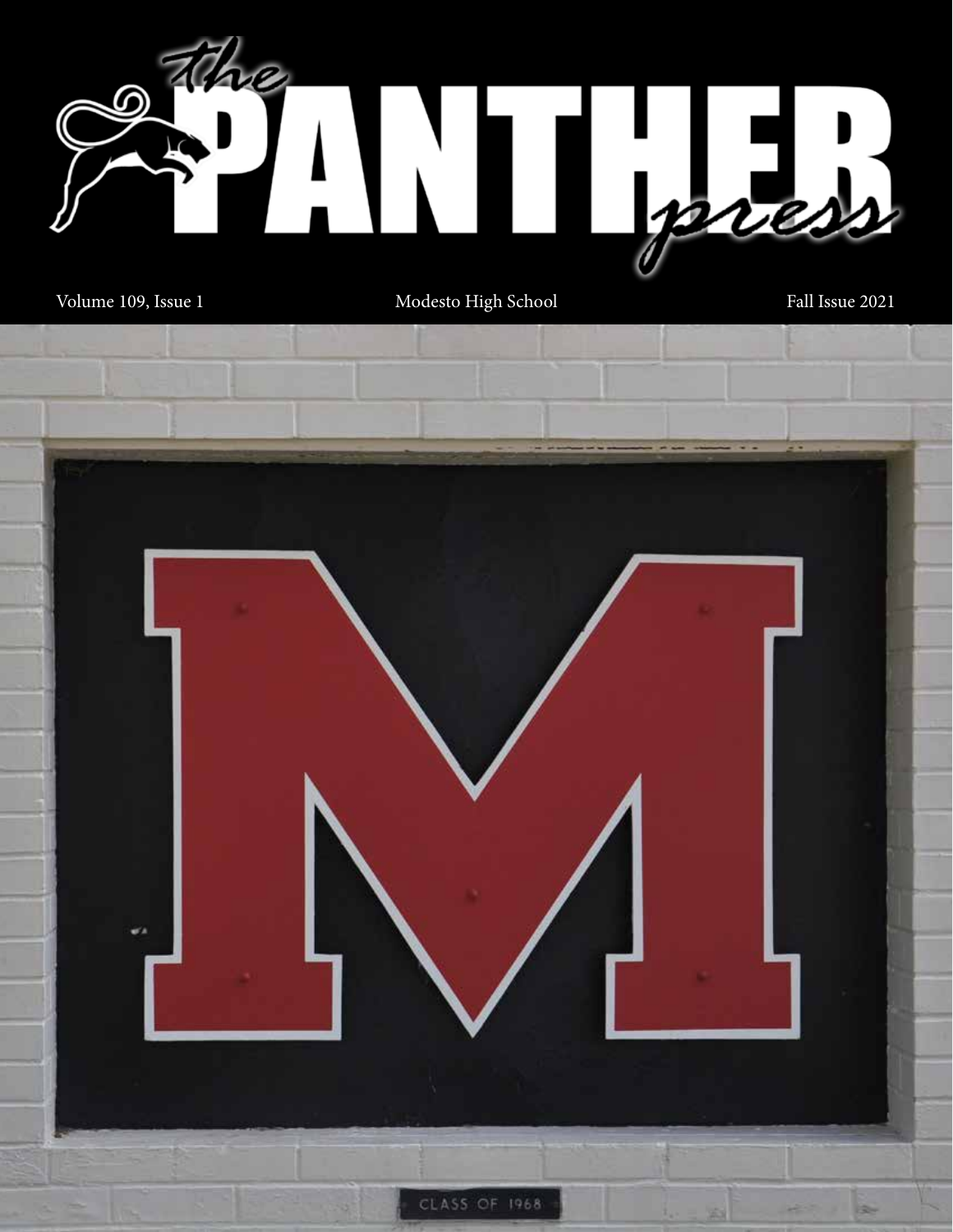# Back in By: Dylan Starn Junior Gig<br>math class School

back on campus after a year of nearly all-online learning. With this, comes ex-school last year. citement and relief but also an increased struggle to re-adjust to learning as it was with peers, students are also having to before.

For many, being able to be back at school has been a relief. Most freshmen experienced middle school almost completely online, making the transition into high school all the more tumultuous. Similarly, sophomores never got to experience being on campus for high school until now, missing the entire transition process that follows with freshman year. Returning from distance learning proved to be a greater transition than expected.

"I definitely enjoy being back at school," said freshman Maci Raby. "I'm glad I can at least talk to friends in person..." she added — which was a



Junior Gigi Valencia in her eighth period

As schools reopen, students return common thread across all students, when asked about what they missed of

> Besides regaining connectivity transition to not being digitally overloaded all the time. During distance learning, students tuned into classes in the safety of their homes, which created learning challenges. One student even admitted to using TikTok during class periods. Being back on campus brought back handwritten assignments, plus class discussions that build upon a rapport and energy that just wasn't re-creatable over a screen.

Freshman Iheoma Aguanne discussed the transition from distance learning to in-person learning by saying, "...it's in the middle, I feel like it was a lot easier for me online compared to coming to school..."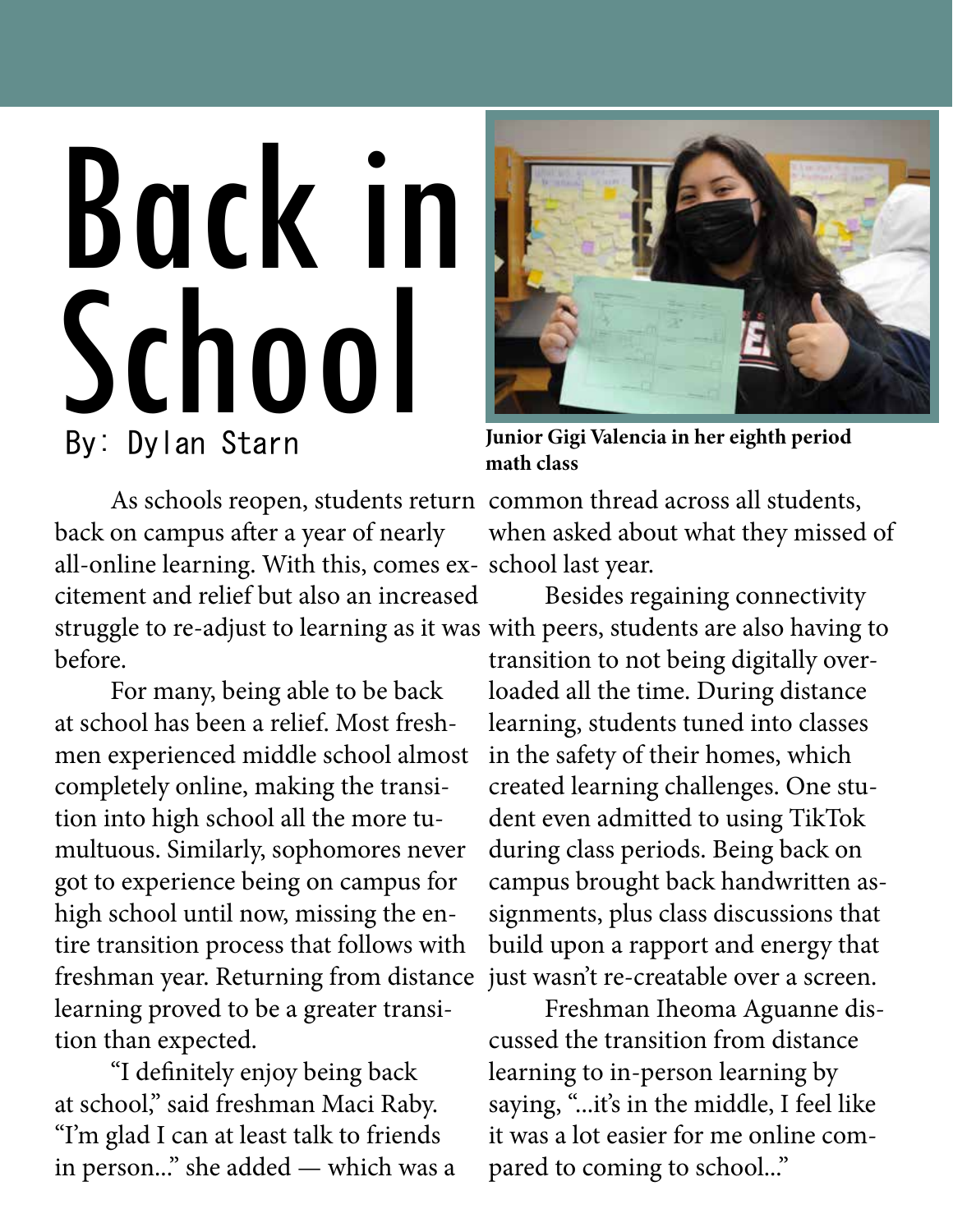With many students needing to adjust to distance learning last school year, many have to be able to re-adjust to being back in person.

Despite having been on campus before, upperclassmen still expressed the struggle of distance learning and its contrast with being back in-person. Junior Vanessa Diaz said that, although schools closed down midway through the third quarter of her freshman year, she didn't feel like she'd lost too much — "But I feel like I did miss out on sophomore year," she said. "I didn't get to meet most of my sophomore teachers in person."

Even for the students who were able to attend school previous years, a lot was missed. Luckily, for many being able to come back to school was a much smoother transition for them seeing as though they weren't new to campus.

With students officially being back at school for the new 2021-2022 school year the smaller things are becoming a bit more normal.



Students in the quad during 8th period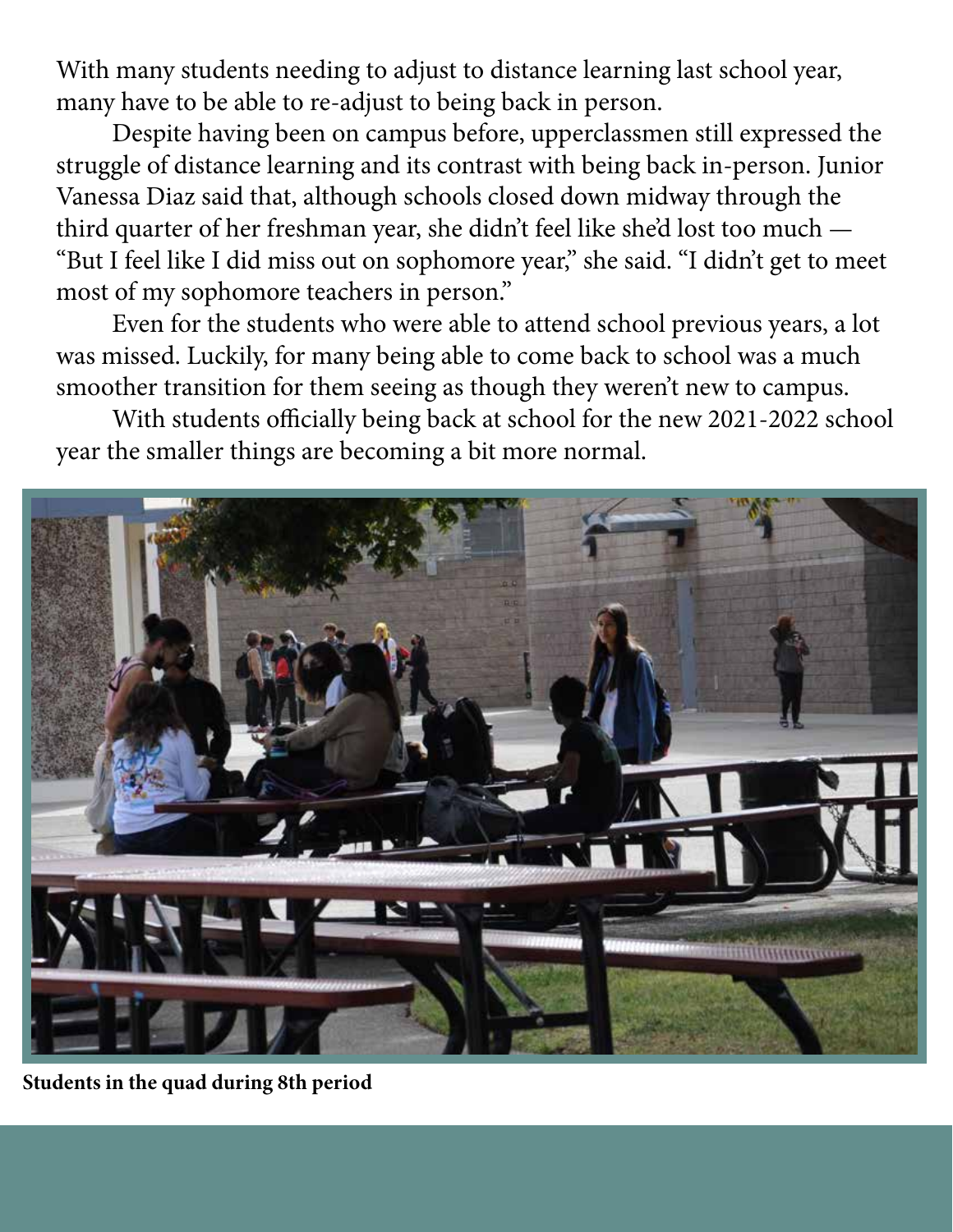# $\Box$

On September 16, students filled the quad during both lunches to participate in the Club Faire — an annual event dedicated to promoting school clubs.

During the pandemic, Club Faire was conducted completely virtually, making this year's Club Faire all the more special. Activities Director Ms. Mulder said Club Faire was "fabulous, amazing to have in person, and very engaged, as well as organized."

Set up in the shadow of the science building, Club Faire was a display of many of the school clubs — including clubs such as Key Club, Diverse and Artistic Student Union, and the Dungeons and Dragons club. The school band played during Club Faire, accompanied by the Color Guard. "Both lunches were packed," said Activities Director Ms. Mulder.





Art & Anime Club



Recycling Club

Senior Thomas Damrell echoed Ms. Mulder's sentiments and added that Club Faire is a great opportunity for students to "spread their wings" and integrate themselves more into the Panther community by finding people who "share their same interests." A popular school event featured during Club Faire was the Black Hole Club. Senior Hector Colunga said that the club is great for school spirit and is a "great way to make friends."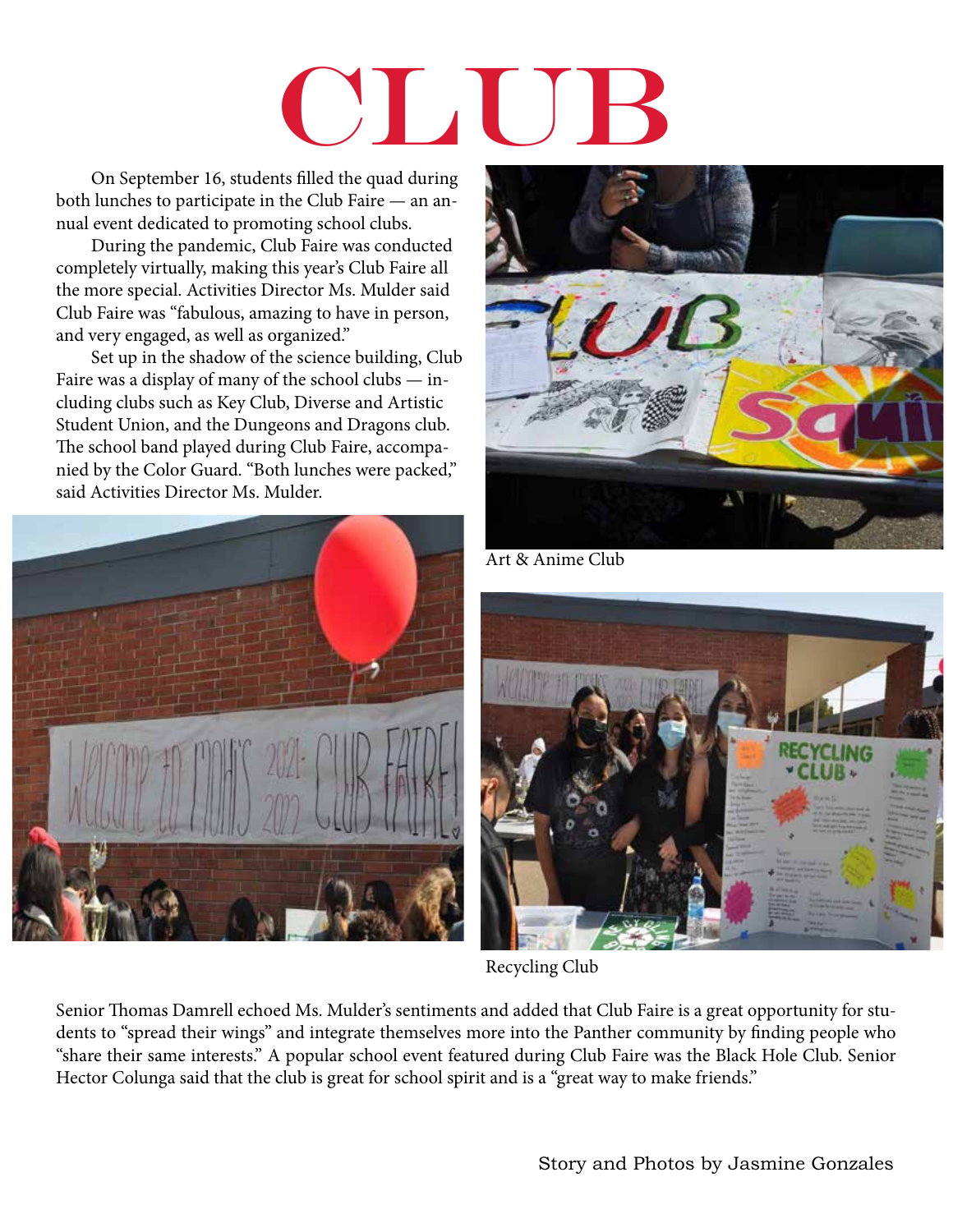# FAIRE

Another club that caught students' attention was NAMI On-Campus — the National Alliance on Mental Illness club. Set up under a bright green tent and handing out lollipops, students were drawn to the club's message of providing resources for improving student mental health. Damrell said that the club is a "good resource" for all students to have access to, while junior Lilith Vann said the NAMI club "works to break the stigma" against talking about "mental health and mental disorders."

Students were also encouraged to join the Stanislaus County Volunteer Outreach Club (SCOVO). SCOVO is a club where students have an opportunity to help their community, especially during the pandemic. To quote Dhara Patel, "... our community can be a brighter community and bring smiles on people's faces and do something to impact them in a different way." SCOVO is a great way for students to engage in their community and for them to be able to gain that experience in helping others.

Other clubs that students enjoyed were the Art Club, which junior Vanessa Diaz said was her "favorite club" at Club Faire, and the Time in the Saddle Club — a club for bike-lovers across campus.

Club Faire this year was just another extension of the Panther community's warmth and collaboration — coming together to make this year's Club Faire a great one.







Color Guard



Respect Diversity Community Club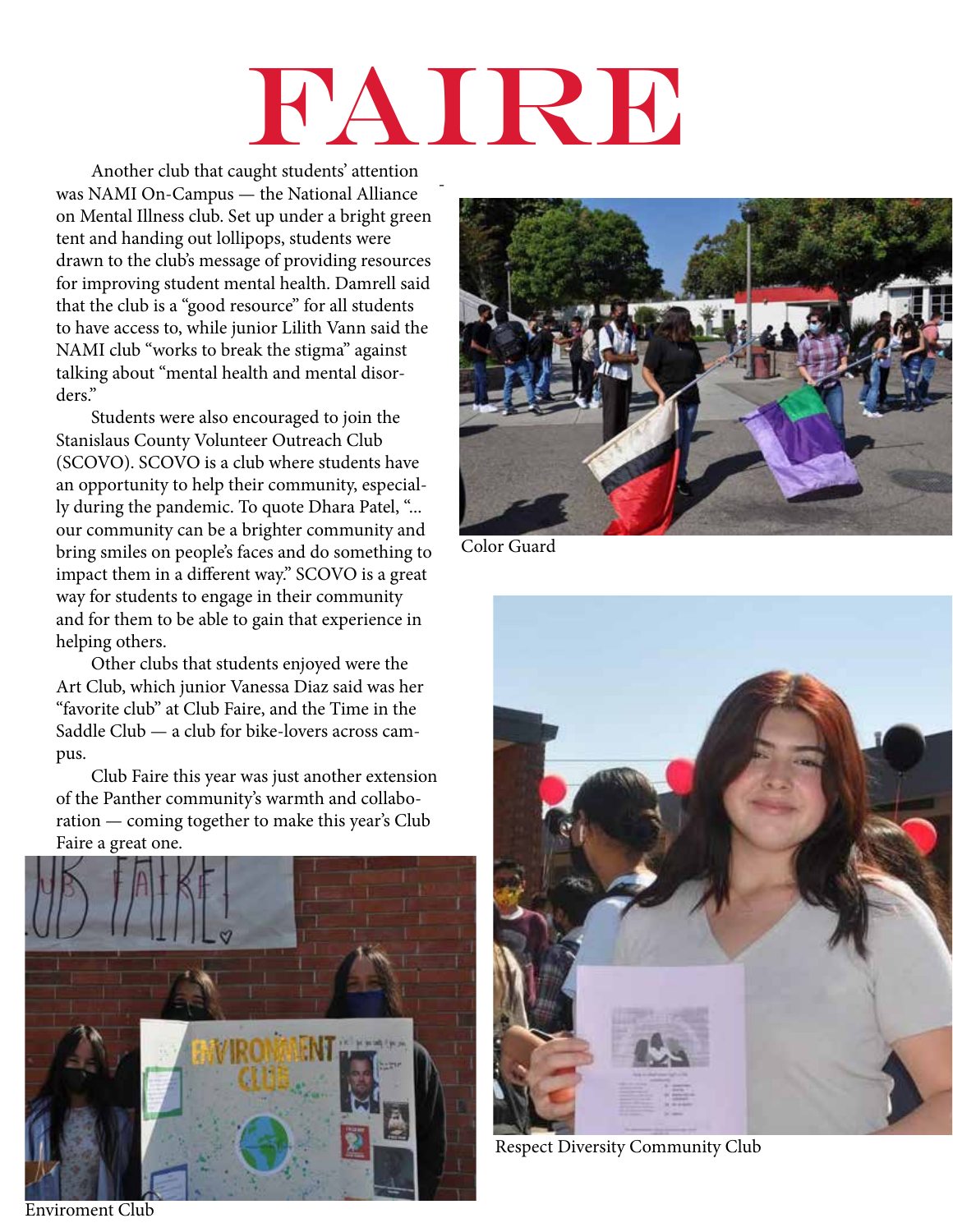### NEW STAFF MEMBERS

New school year, new staff members! Every school year, new staff members are hired, including teachers, counselors, and security officers. This year, Modesto High hired about 20 new staff members. For that reason we decided to interview a few new staff members and ask them some questions about their background and why they chose to work at MoHi.

Z.S.: What were you doing before you started working at Modesto High?

J.P. : I was attending CSU Stanislaus working towards getting my teaching credential. I student taught at Gregori High last year as part of the program I was in.

Z.S. : What is one work that best describes the type of teacher you are?

J.P. : Reasonable



Jacob Pierson



Erin Kutzman

~Modesto High

DiSepokr

**HEL** 

T.P. : What is one word that best describes the type of teacher you are?

E.K. : A word to describe the type of teacher I am is "Love." I love the art of dance, and I love sharing it with my students. T.P. : What is an interesting fact you would like to share about yourself?

E.K. : I have never seen Harry Potter.

Z.S. : What is one word that best describes the type of teacher that you are?

J.W. : Excited!

Z.S. What is an interesting fact that you would like to share about yourself?

J.W. : I am one of seven siblings and have 15 nieces and nephews!



Julie Wylie



T.P. : Why did you choose to work at Modesto High? K.R. : I was a student here and was very active in the theatre department. I have always wanted to come back and teach here since I have so many good memories here. T.P. : Where did you go to college?

K.R. : For my undergrad degrees and credential, I went to CSU

Kimberly Rodreick

Stanislaus. For my Master's, I attended Brandman University.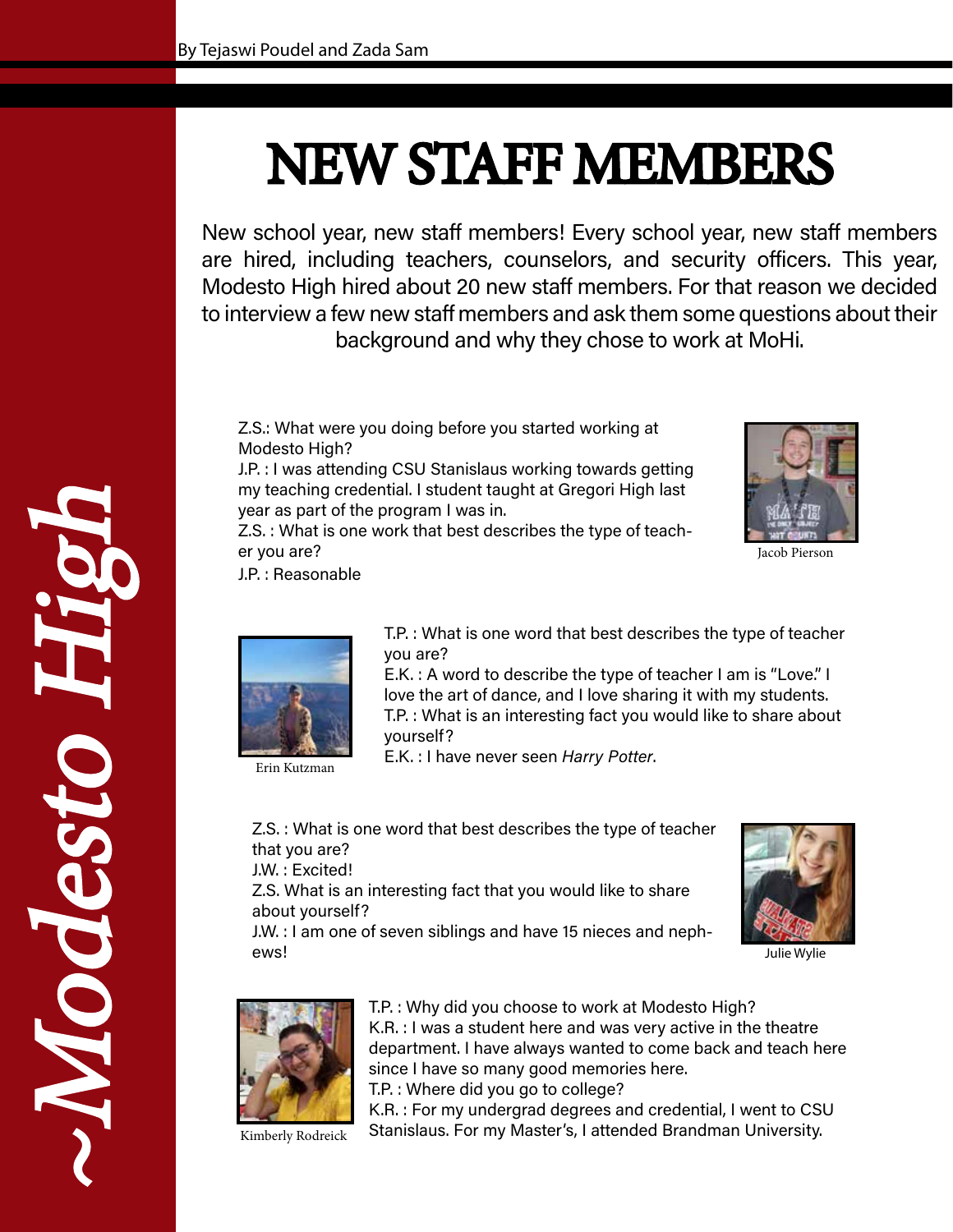

Z.S. : Why did you choose to work at Modesto High? S.S. : I was a head attendance clerk at Modesto High about 5 years ago, so when an opportunity came up for me to teach here, I took it!! Z.S.: What were you doing before you started working at Modesto High? S.S. : I worked previously at Gregori as a Transition Teacher (18-22 year olds).

Steven Syndenys

T.P. : What is one word that best decribes the type of counselor that you are?

D.S. : Compassionate

T.P. : What is an interesting fact you would like to share about yourself?





Denise Sarabia



Z.S. : What were you doing before you started working at Modesto High? G.V. : Before I was a counsler at Modesto High I was a counsler at Atwater High School, so I was working as a substitude for a year and then over the summer I worked for CDOC with migrant students.

Z.S. : What is an interesting fact you would like to share aout yourself?

G.V : I think the most interesting fact about me is that I have a twin brother.

Guadalupe Vargas

T.P. : What were you doing before you started working at Modesto High?

R.W. : I taught science in Castro Valley.

T.P. : What is an interesting fact you would like to share about yourself?

R.W. : In my free time I play horse polo.



Rebecca Wihl



the gym, go to sporting events and travel during the summer breaks. Z.S. : What is an interesting fact you would like to share about yourself? G.F. : One interesting fact about me is before I got into teaching, I served 6 years in the United States Air Force. George Fontana

Z.S. : What are your favorite things to do outside of school?

G.F. : My favorite things to do outside of work is to go fishing, workout at

T.P. : Why did you choose to work at Modesto High?

J.L. : Nurse Sandy told me that Modesto High was a good school where you could get lots of help, and this is a good place for me to start my high school journey. There is a lot of support from administration.

T.P. : What is one word that best describes the type of nurse that you are? J.L. : Hardworking.



Janet Lee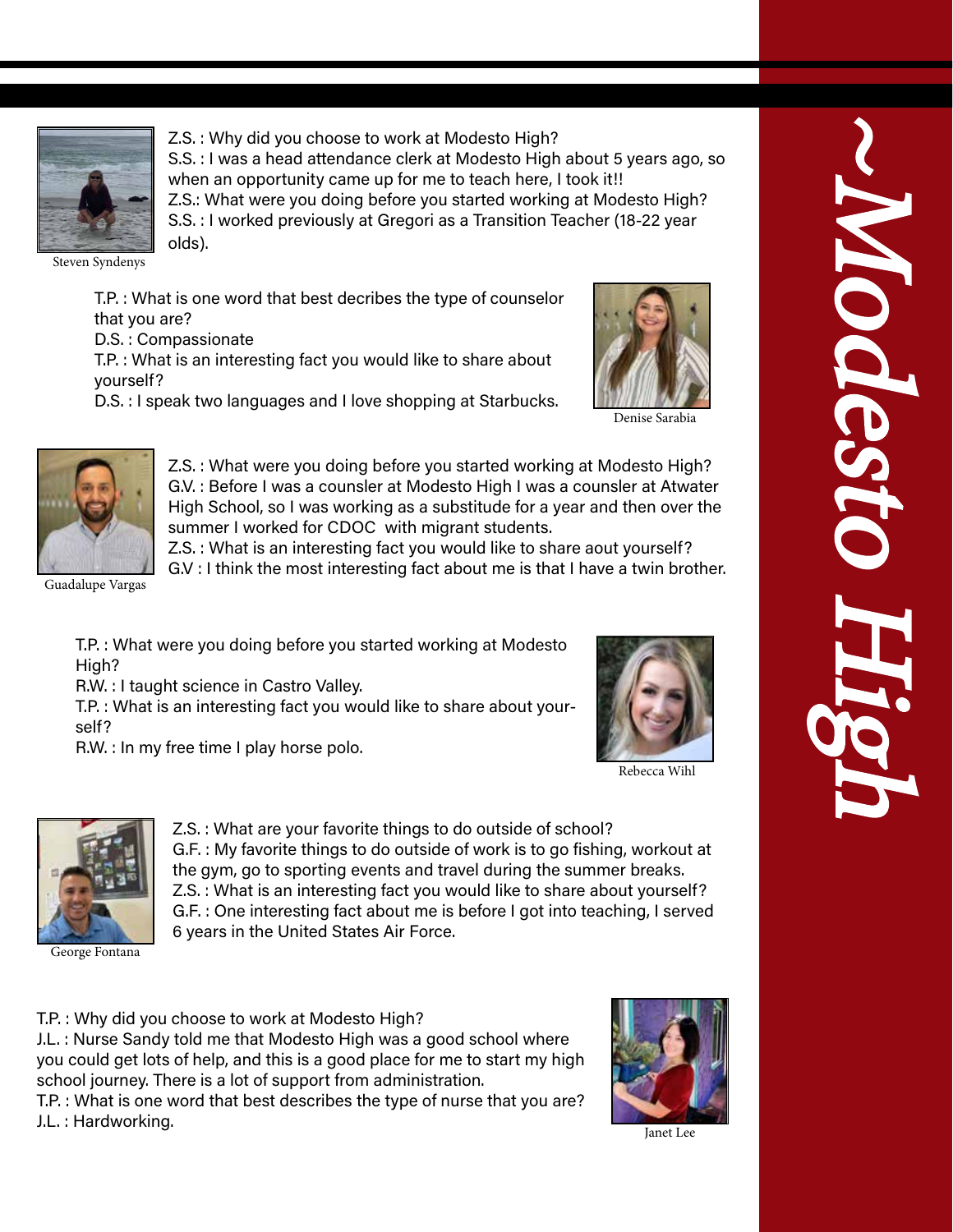## *The Dining Room* By: Dylan Starn

For weeks, the school halls boasted flyers promoting the first play of the school year, *The Dining Room*. *The Dining Room* was the first production of the year -- and an absolute hit. Within the first day of showing, tickets sold out and, on the second day of showing, reserved seats filled up the Black Box Theater. With the first play of the year being a success, it is only a matter of time until we can expect another play in the future.

This comedic and heartfelt

play symbolizes the overlapping occurrence of families being brought together through a single room in their house. *The Dining Room* gradually transitions into the 1920s to the 1980s, where families have their own events around a dining room table. The play shines a light on American culture throughout the decades and how different families have fought through their own difficulties and hardships.



The actors performing around the dining table Photo by Scott Mitchell

The production not only highlights the difficulties many face but shows the successes being celebrated between families. The cast and crew were able to project the message that all families are different and have their own struggles.

With major projects and events like the play, there are always challenges. With the crew setting up stage design and the cast memorizing their lines, many can imagine the different emotions the cast and crew were feeling before the big night. Throughout the whole process, cast and crew encouraged each other and were able to trust each other; with this they were able to create a fantastic performance.

Mrs. Roderick, this year's director of the The Dining Room was able to help the cast collaborate on making the production possible. While discussing the play, she said, "With any play, just like any art, it's never truly 'done;' we just run out of time."

With the time the cast and crew did have, as a group, they were able to create a memorable production.

With the many things that had to be done while preparing for the play, COVID19 was another bump in the road. Keeping the virus in mind while preparing for the play seems to have definitely been a struggle. Having to remember to stay socially distanced and to keep masks on may have been a struggle while getting ready for the big night.

When asked what production was like while keeping COVID in mind Mrs. Roderick stated, "I can't say I've ever run into a problem such as that before, but in the end the actors pulled together and put up a great show."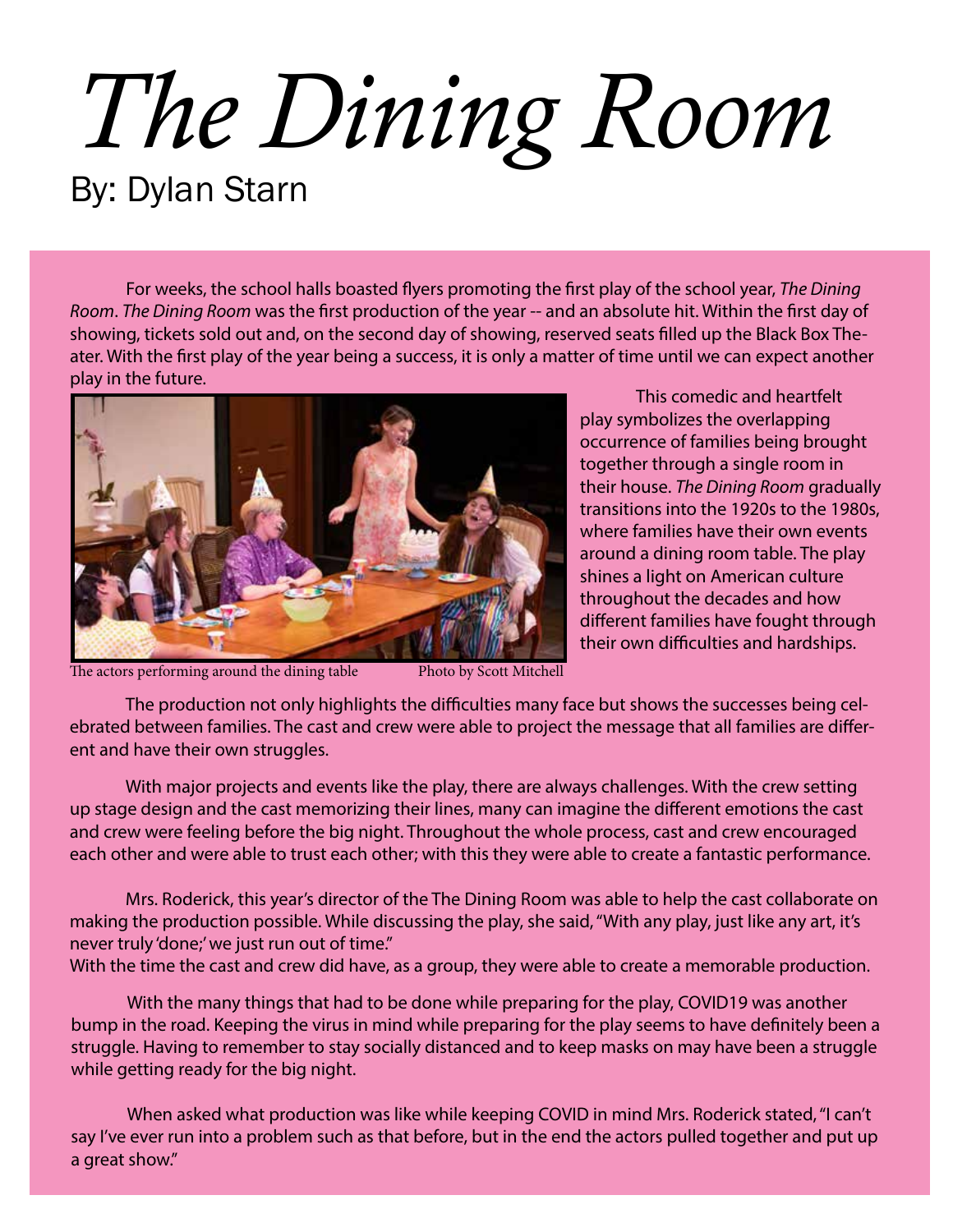The theater production faced multiple problems including COVID exposure. This led to half cast having to quarantine due to exposure. Mrs. Roderick pointed out that masks were a major issue while preparing for the play. She pointed out, "This was particularly difficult because masks cover the most expressive part of our faces."

We can imagine the difficulty the cast faced while preparing for more dramatic scenes in the play with a mask covering someone's face. Fortunately, the cast got a very large shipment of clear masks which made it a lot easier for preparation and made an even more cinematic impresion during the big night.



The audience in the Black Box Theater Photo by Mr. Davies

Even with these chaotic problems the cast and crew faced they were able to come together and produced a great performance.

Cast members had lots to do in order to prepare for the big night. Between fitting into costume and preparing the finishing touches there was a lot to do. One of the cast members Abigayil Akers, said, "The hardest part hands down had to be remembering my lines...I can't imagine how that was for the others, especially those with huge lines." Throughout all the work they had to do, it all paid off as they were able to produce an amazing show.



Senior JohnCarlos Cerna and junior Julio Barraza performing in the play Photo By Scott Mitchell

Cast members had lots to do in order to prepare for the big night. Between fitting into costume and preparing the finishing touches there was a lot to do. One of the cast members Abigayil Akers, said, "The hardest part hands down had to be remembering my lines...I can't imagine how that was for the others, especially those with huge lines." Throughout all the work they had to do, it all paid off as they were able to produce an amazing show.

Cast members had lots to do in order to prepare for the big night. Between fitting into costume and preparing the finishing touches there was a lot to do. One of the cast members Abigayil Akers, said, "The hardest part hands down had to be remembering my lines...I can't imagine how that was for the others, especially those with huge lines." Throughout all the work they had to do, it all paid off as they were able to produce an amazing show.

The Dining Room was a play to remember. With it being the first production of the year after distance learning, it is a great sight to many to see the small things become a bit more normal.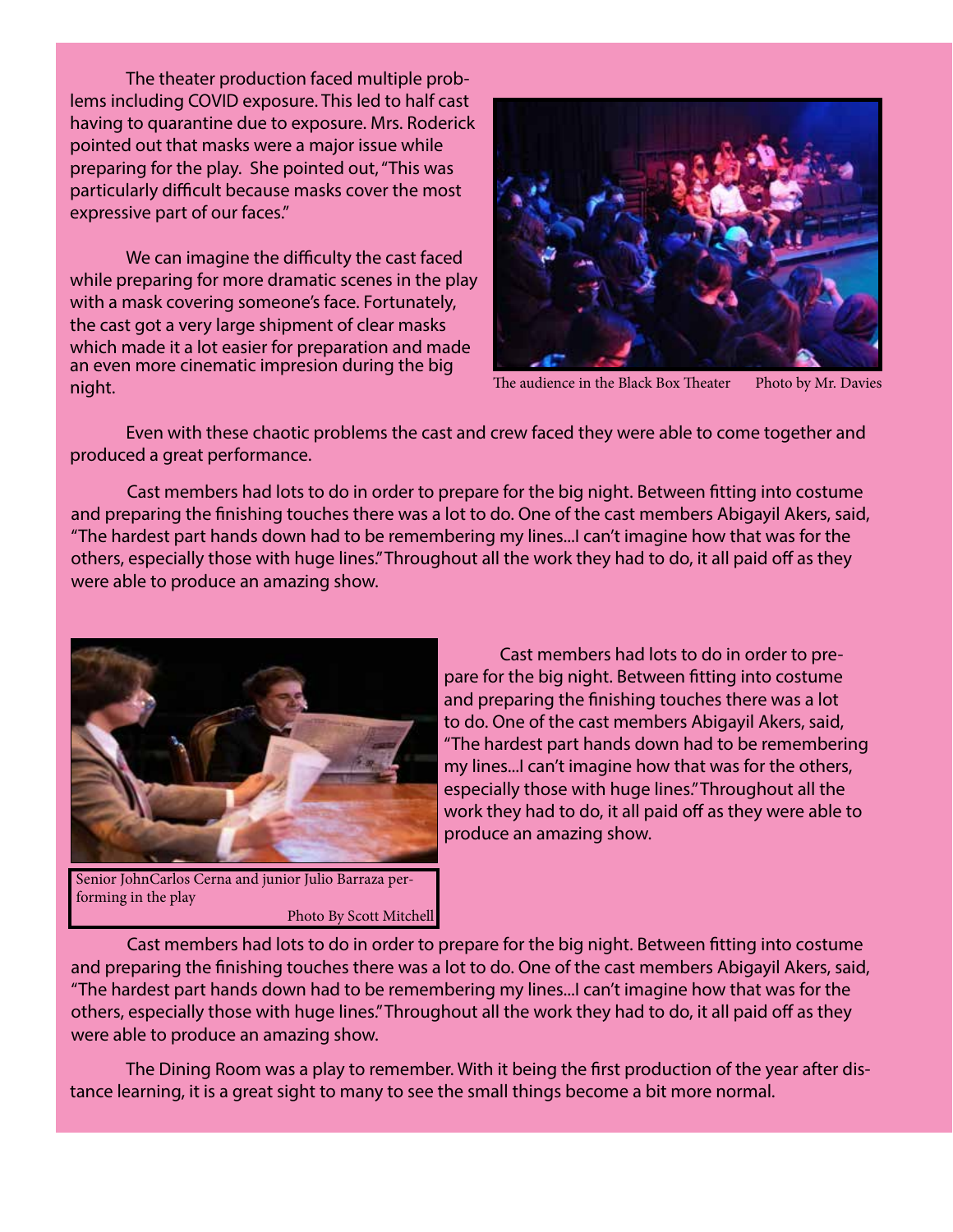For the first time in school history, a Modesto High school delegate for Girls State, Nithya Medam, went to the American Legion Auxiliary (ALA) Girls Nation.

ALA Girls State and Girls National are summer programs for rising high school seniors to learn about the mechanics of American government through government simulations — Girls State through a mock state legislature and Girls National through a mock US Senate. Each year, Modesto High sends one female student to represent the school at the California Girls State session.

Nithya Medam got nominated to Girls State through an internal teacher nomination process, then had a follow-up interview with a local ALA representative who selected her to represent the school. "In all honesty, I was really surprised that I had been selected," Medam said about her nomination — she's interested in the biomedical field, rather than law or policy, but regardless, she was "thrilled to be given the opportunity and planned to make the most of it."



## **GIRLS NATION**

This year, Girls State was conducted completely online. But, despite the changes that occurred as a consequence of the pandemic, Medam says that Girls State has been "one of the most transformational experiences of [her] high school career."

Throughout the weeklong experience, Medam was elected to the mock state legislature and wrote a bill for the simulation titled the "Personal Financial Literacy Act" that argued students should have to take a financial lite high school in order to graduate. This — a combination of getting to both write legislation for, and getting elected to, the mock state legislature — gave Medam a "greater appreciation for what it means to be a part of a democracy and to embody the spirit of a faithful American," she shared.

Of all the state delegates, Medam had the honor of being chosen as one of two delegates to represent California at the Girls Nation convention in Washington DC. "This one week alone was enough to completely transform the way I view government and our duty of civic engagement," Medam said in her Girls Nation statement. Through the experience, she realized the "strength and power" held by American citizens and how to exercise said power to improve the nation.



For Girls Nation, Medam had the opportunity to co-author another bill, this time legislation targeting the lack of regulation of direct-to-consumer genetic testing companies. The bill passed "with an easy majority," according to Medam, after facing "little opposition and a single amendment." Through the presentation of her bill on the mock US Senate<br>floor at Girls Nation, Medam said she learned "the importance of comprehending the spirit of the proposed bill" and recognized the "importance of the issue in terms of impact on American society."

In her Girls State and Nation speech, Medam closed by thanking the ALA for "providing such an invaluable opportunity to us females in learning the importance of government, generosity in society, and living as a citizen with integrity. Thank you."

> By Kassandra Delgado Photos courtesy of Nithya Medam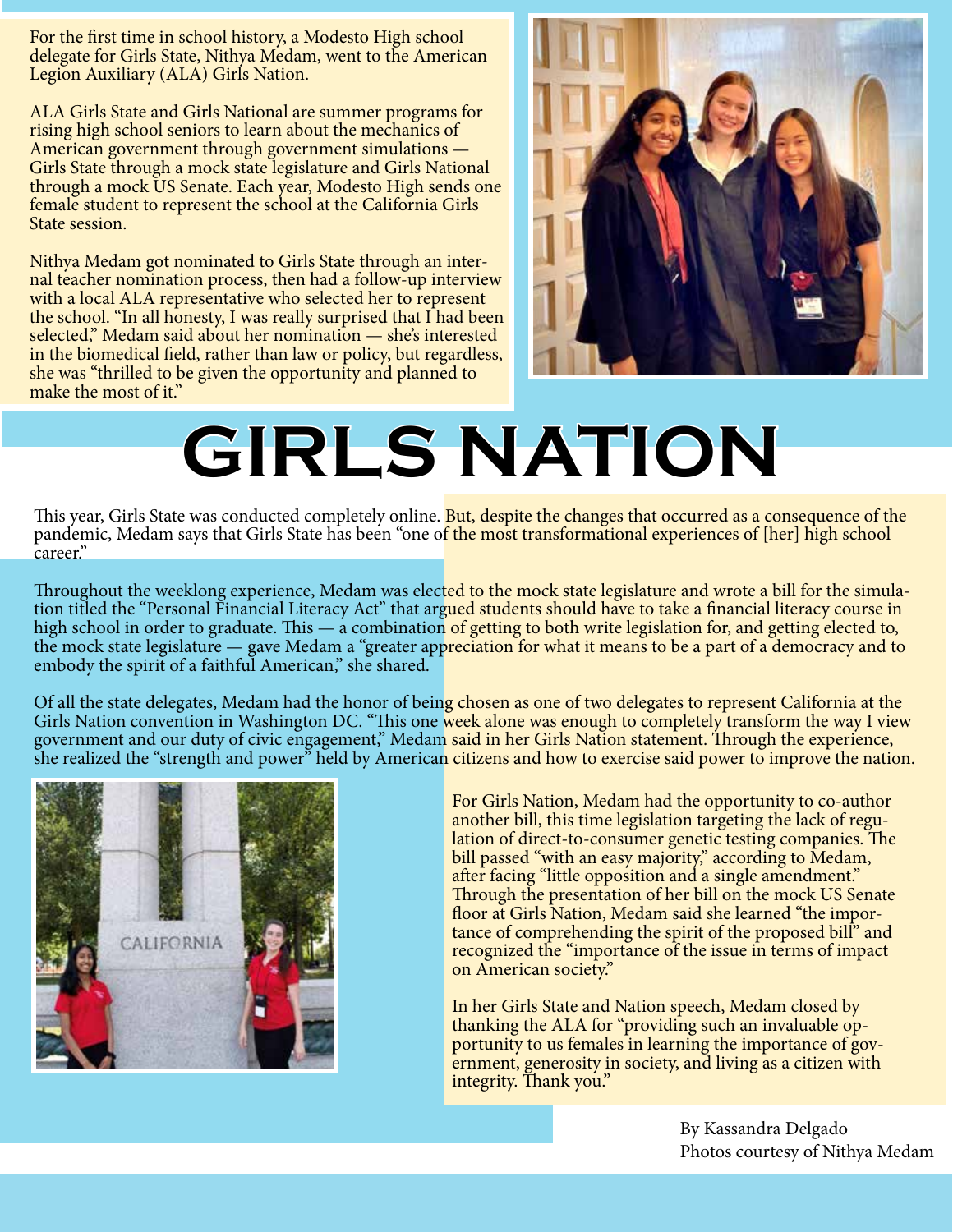#### By Kassandra Delgado

AND

SPEECH

DEBATE

The Modesto High Speech and Debate team is back to competing in person after a year of online tournaments and is already off to a great start.

Last year, all Speech and Debate events were conducted online — students logging into Zoom meetings, dressed up in formal wear; debating with other students and giving their speeches, all within the space of their homes. Despite the setbacks, Modesto High sent the most students to state than it ever had in the history of the program, according to Speech and Debate coach Mrs. McDonald.

This year, though, the team has transitioned back into competing at in-person tournaments. The first tournament this year was supposed to be at Bear Creek High School, but was canceled due to Lodi Unified District's policies regarding COVID-19. Rather than let the first tournament fall back online, the Enochs coach stepped in and hosted the first tournament at Enochs, followed by the second tournament at Enochs as well, as originally planned. The location of future tournaments has shifted, too — making it so the fourth tournament, which Mrs. McDonald said "is supposed to be at Mountain House," will be hosted online.

Despite the setbacks, senior Ferial Dagher shared that the team is "ecstatic" to be back in person. "The real spirit of public speaking and live debate is something that couldn't be translated to the virtual world," she shared.

Junior Jaya Naidu echoed Dagher's sentiment, adding that it's better from a technical perspective too. "It's a lot easier to read your opponents," she said. "The speeches are better too, because you get to hear everyone else as well."

Senior Fernando Bazan has participated in both speech and debate competitions this year in the Lincoln-Douglas debate and Original Oratory speech events. For Lincoln-Douglas, he said, he "debated the lifting of intellectual property protections for medicines" by the World Trade Organization; while for Original Oratory,

he gave a speech on "recognizing misogyny in cultures." These experiences were both educational ones, he said — allowing him to explore a variety of perspectives, both through competing himself and also listening to what his other competitors had to say.

When asked about what they're looking forward to this year, nearly all Speech and Debate students reiterated the same thing — they're looking forward to competing again this year, and this time in person, building upon the energy developed at physical tournaments in a way that just wasn't possible last year.

Mrs. McDonald added that, now that Speech is back in person, the tournaments are as much a learning experience as a competition — giving students the opportunity to "learn from those outside their own pod."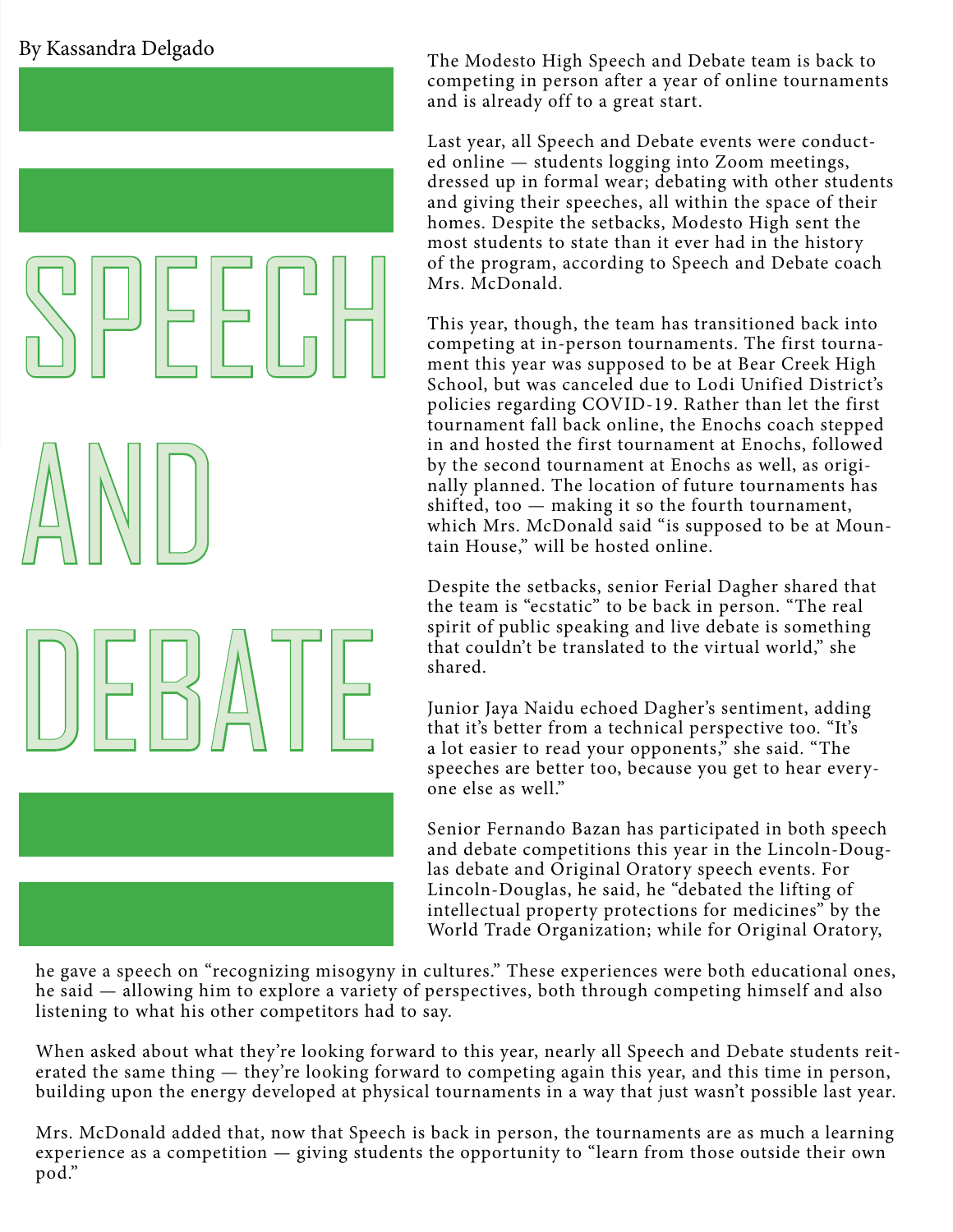### Is it Possible to Balance Work and School?

As the world reopens and school starts again, students are beginning to have to balance work and school. During the pandemic, students started getting jobs, whether to help out their families or even just get some money of their own. With online school, it was easier to accommodate school hours and create flexible work schedules. Now with school reopening, students are starting to build up more stress from navigating both work and school.

No matter how difficult it gets trying to find a way to manage their time, these few students have been able to find a good balance between the stress of school and work. They have successfully been able to maintain their school and work careers during these troubling times.

Agnes Biju, a junior, works at Starbucks. When asked how she keeps up with everything, Biju said that having a routine is key. "I have a routine for days I have work and days I don't work and sometimes sacrificing sleep helps if it's the worst of all cases." This is a perfect example of how hard some of these students work to keep up. They give a lot of time and effort into the activities they do. Biju adds that "On a daily basis I get 4-5 hours of sleep and if I have to cut down on sleep then it's all nighters."

Another student who is also dedicated to making the time for everything is a senior student, Jakhi Nichols. He has two jobs, one for Jamz Cheer and Dance and the other for Sunshine Academy, a daycare. He said, "I have a routine set to where I do my assignments during school, so that after



Senior Jakhi Nichols works as a spotter to keep the cheerleaders safe while performing stunts

#### Requirements to get a work permit:

1. You cannot be deficient more than 20 credits toward graduation.

2. Must maintain a 2.0 GPA.

\*Due to the pandemic, there are some circumstances under which a work permit may be obtained even if a student does not meet the requirements listed above. See Mr. Murry in the Career Center for more information.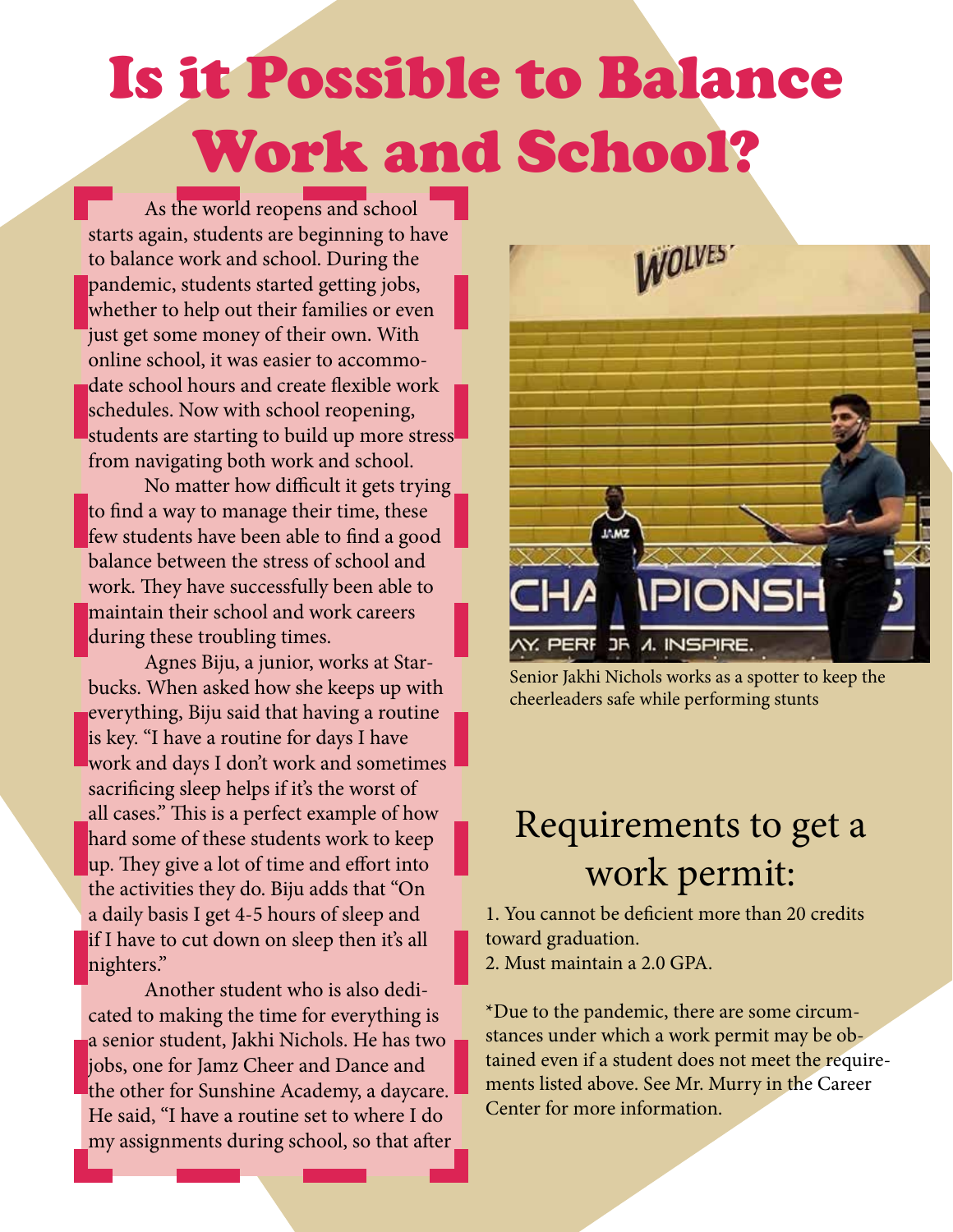#### work and practice, I can just go home and not have to worry about homework."

Although it might not be too difficult for some students, senior Naleen Rin who works at a boba shop, said "It can be a bit stressful because my boss can give me days where I have to work right when I get off at school and even when I get home from work I have to do schoolwork and it all gets very tiring."

Along with some of these hardworking students, Ariana Padilla happens to have a lot of time on her hands. She said that the thing that motivated her to get a job while still in school was that "I have plenty of free time, and wanted to see where I could grow in that. I think it helps expand your way of how people think and that could really help in the long run."

Also reaching for above and beyond is Gigi Valencia who works two jobs. She says her main motivation is her future. "I really

> want to go to college and my mom is a single parent so it's going to be pretty hard for her to have to pay for my school in the future, so I just want to be able to help her and myself succeed."

Overall, these students are proof that it can be tough trying to find a good balance, but over time it's definitely doable. They have all successfully managed to maintain a good stability with their school and work careers.

#### Restrictions on working students:

1. You cannot work more than 20 hours per week.

2. You cannot work more than 4 hours per day, Monday - Thursday.

3. You cannot work more than 8 hours a day Friday - Sunday.

There are exceptions that allow for students to work more hours if they have a work experience permit. Students with this permit are required to attend a class at school one day a week.



Senior Naleen Rin working at One Tea, serving boba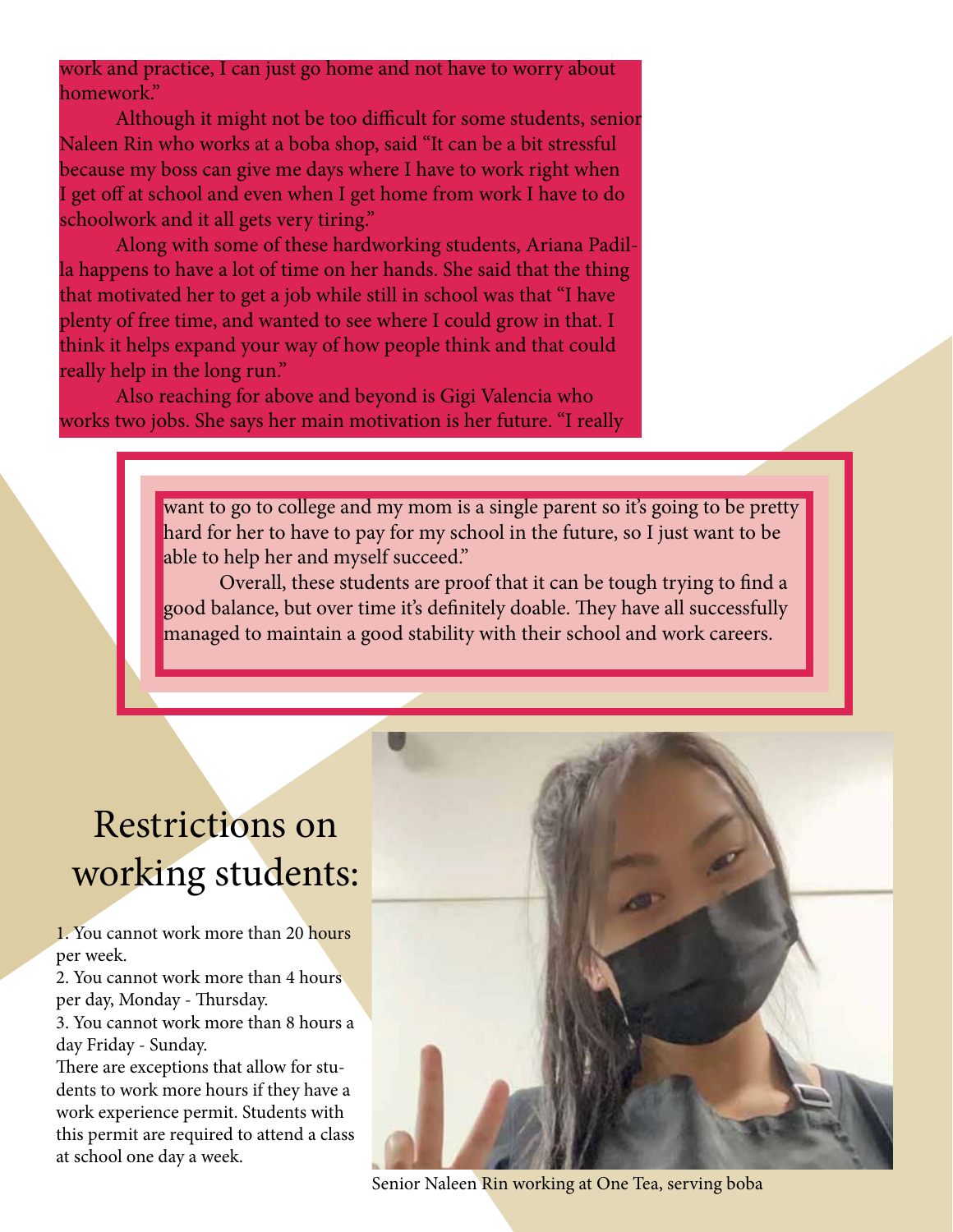#### *Back in Black and Red* MoHi Athletes Back in Action



With schools re-opening and students com-<br>ing back on campus,the new school year means the return of sports on campus. Some sports that are starting up again include football, volleyball, cross country, girls tennis, girls golf, boys and girls water polo.

The football season begins in the summer<br>when conditioning starts. Their first game was on August 20h. Their final game, the Fall Homecoming game, was on October 29. Excitement fills the stands during the games, the Black Hole cheering on the school football team. JV football player, sophomore Joey Pritchard said that he enjoyed the sense of community football creates, saying he appreciates how it's a team sport. Then, he added, "it's fun."

A nother sport that starts conditioning during<br>the summertime is volleyball. Their first game was on the 27th of August - the team performed well this year, winning a couple games. The girls all said, time and time again, they enjoyed playing a sport that they loved and appreciated the rush of competition that each match brings.

A nother sport is cross country. Their first race was early into the school year, but already, they'd started practicing before the year even began. During practices, they highly prioritize stretching to prevent possible injury, plus running around the track and outside school. Freshman Vania Garcia said that she's excited to continue within the sport for the rest of her high school career to see her improvement; while freshman Dulce X, who qualified for Sectionals, said she liked the "social aspect of Cross Country" and that she plans to do it "all four years". Some of the events held this year included the Beyer scrimmage, CCAL 1, Half-Moon Boy, and the Hughson Invite.

 $A<sub>s</sub>$  new sports start up with the quarter ending,<br>plenty of sport seasons came to a close, athletes putting down their running shoes and taking off their jerseys for the year. When asked about her sport ending, Garcia confessed that she feels sad — "I'm going to miss all my friends."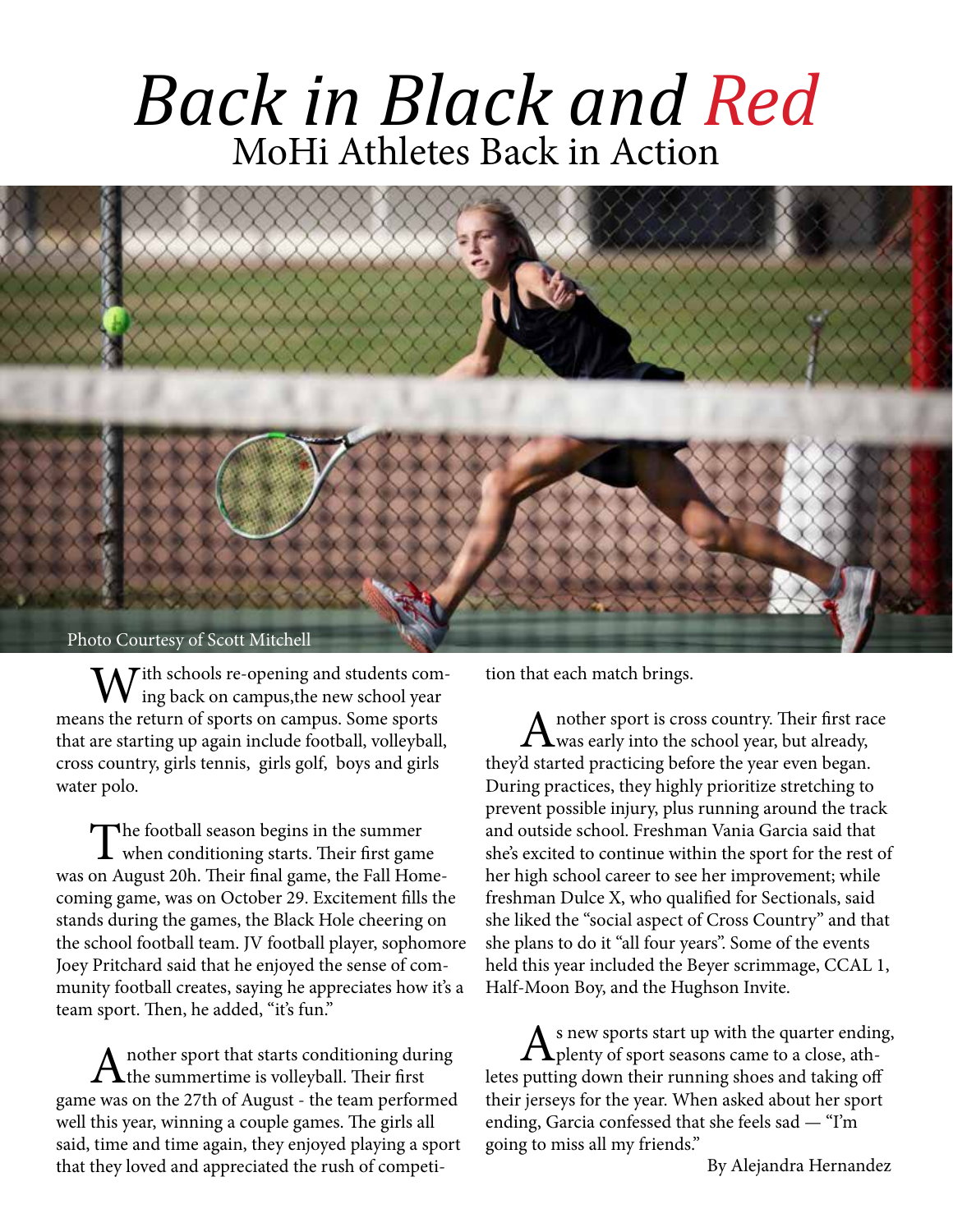